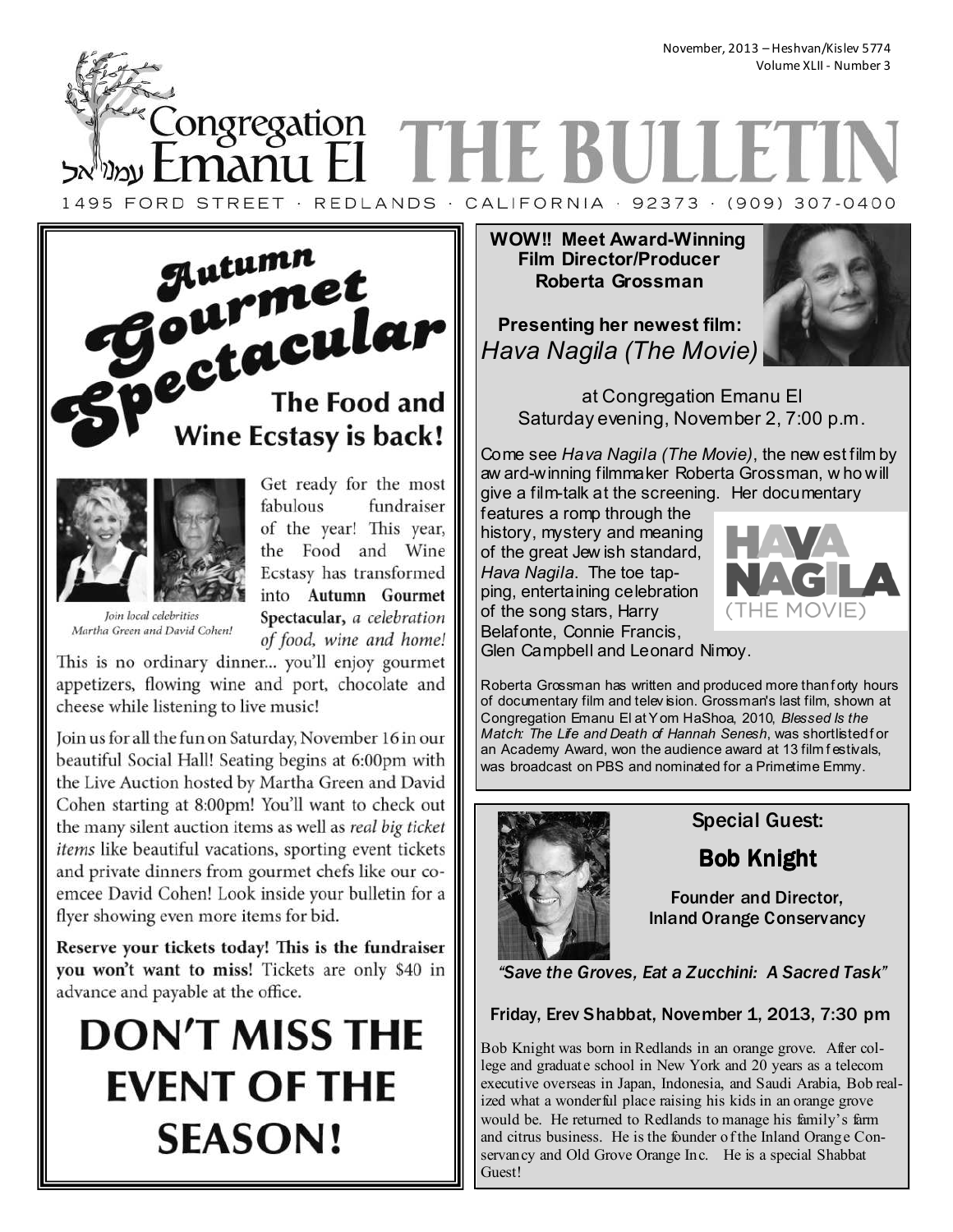### SHABBAT SERVICES, November, 2013

.

### **EREV SHABBAT SERVICES**

#### **SHABBAT MORNING SERVICES**

#### **ovember 1, 2013, 7:30 p.m.**

Erev Shabbat Services led by Cantor Bern-Vogel and Rabbi Douglas Kohn. Volunteer Choir participates in Services. Bob Knight, Founder and Director of the Inland Orange Conservancy will be our guest. *In Our Own Words* speaker will be Ray Briant. Baby naming of Noah Michael Swant, son of Emily & Justin Swant and grandson of Ellen Weiss. Oneg Shabbat hosted by Cherrie & Ron Lubey and Ellen Weiss in honor of Noah Swant follows Services.

### **ovember 8, 2013, 6:30 p.m.**

Erev Shabbat Services led by Rabbi Douglas Kohn. Snack & Shmooze precedes Services hosted by Lori & Gary Fenster in honor of Jacob Fenster's 21st birthday.

#### **ovember 15, 2013, 6:45 p.m.**

Erev Shabbat/Family Services led by Rabbi Douglas Kohn and children from the School for Jewish Living. Shabbat Dinner precedes Services at 6:00 p.m. Oneg/Desserts following Services sponsored by SJL families.

#### **ovember 22, 2013, 6:30 p.m.**

Erev Shabbat Services led by Cantor Jennifer Bern-Vogel (Rabbi Kohn is at University Synagogue in Brentwood speaking on themes of his new book). Snack & Shmooze preceding Services hosted by Ethel McAfee in memory of Tom McAfee (z''l).

#### **ovember 29, 2013, 6:30 p.m.**

Erev Shabbat Chanukah Services led by Cantor Jennifer Bern-Vogel and Rabbi Douglas Kohn. Bar Mitzvah weekend of Benjamin Hiller, son of Catherine & Clifford Hiller. Snack & Shmooze preceding Services hosted by Catherine & Clifford Hiller in honor of Benjamin.

#### **ovember 2, 2013, 10:00 a.m.**

Shabbat Services led by Cantor Jennifer Bern-Vogel and Rabbi Douglas Kohn. Shabbat Toldot, Genesis 25:19-28:9; Haftarah: Malachi 1:1-2:7. Kiddush following Shabbat Services.

#### **ovember 9, 2013, 10:00 a.m.**

Torah Study Only—NO Shabbat Services—led by Rabbi Douglas Kohn. Shabbat VaYeitzei, Genesis 28:10-32:3; Haftarah: Hosea 12:13-14:10. Kiddush following Shabbat Torah Study.

#### **ovember 16, 2013, 10:00 a.m.**

Shabbat Services led by Rabbi Douglas Kohn. Shabbat VaYishlach, Genesis 32:4-36:43; Haftarah: Hoea 11:7- 12:12. Kiddush following Shabbat Services.

#### **ovember 23, 2013, 10:00 a.m.**

Torah Study Only—NO Shabbat Services. Shabbat VaYeshev, Genesis 37:1-40:23; Haftarah: Amos 2:6-3:8. Kiddush following Shabbat Torah Study.

#### **ovember 30, 2013, 10:00 a.m.**

Shabbat Services led by Cantor Jennifer Bern-Vogel and Rabbi Douglas Kohn. Bar Mitzvah of Benjamin Hiller, son of Catherine and Clifford Hiller. Shabbat Mikketz, Genesis 41:1-44:17; Haftarah: I Kings 3:15-4:1. Kiddush following Shabbat Services sponsored by Catherine and Clifford Hiller in honor of Benjamin.

> **"Snack & Shmooze" 6:00 p.m. prior to 6:30 p.m. Erev Shabbat Services. Shabbat Morning Services and Shabbat Torah Study Saturday mornings at 10:00 a.m.**

#### **ovember 1-2, 2013** Lena Levenson Harry Kramer Joel Mayfield Irene Lubelsky Edith Suchow Sprinza Korengold Jeffrey Kamzan Max Rosen Louise Levine Louis Stein Edward Seeman Adeline Libman Rebecca Rogers Samuel Brill Harriet Levine William Becker Rose Karen Rachel Glovinsky Lillian Rhein Leonard Eckstein Lily Drantch William Klemtner **ovember 8-9, 2013** Samuel Birnkrant Sarah Blumenthal Lilyan Liss Irving Schwimmer Jack Lampel Lillian Levine Sophie Goldberg Abraham Kavovit Henry Binder Celia Mishkin Celia Kustin Diane Doros David Ellman Anna Harris Sue Simon Lena Marcus Jack Fremland Herbert Lubell Nat Pinsky Jacob Fletcher **ovember 15-16, 2013** Louis Helfman Aaron Miller Rose Burstin Louis Greenberg Edith Abramson H. Ted Bial Edward Philipson Flora Sentob Malvina Guttman Nat Levin Rudolph Greenhood Lillian Meyer Benjamin Feit Arnon Michael Dotan A1C Keir Johnson Caroline Wolfenson Lillian Brill Joseph Gottlieb Robert Kaplan Hyman Weisser Rose Doros Barney Finkleman Abram Sosnowicz **ovember 22-23, 2013** Nathan Mishkin Harry Selwyn Jeanette Abrams Bessie Uffer Dorothy Levy Richard Pick Israel Gold Jerome Swedlove Jacob Wayman Max Hanover Max Moschel Lise Rundberg Max Rosen Gussie Rouse Johanna Harris Charles Binder **ovember 29-30, 2013** Joseph Alpert Anna Vitsky Robert Abelsky Sara Ansill Abbot Robbins Murray Weintraub Regina Kleinman Rebecca Finkler Jack Joseph Charles Kahn Ralph Hertz Elsie Hoelzl Mae Cohen Norman Ernstein Rose Greenwood Ruth Mathews Samuel Haydis Ruben Joseph Faye Kaplan Benjamin Grossman YAHRZEITS The Yahrzeits of the following whose names are inscribed on the Wall of Perpetual Memorial will be observed in November:

November, 2013 page 2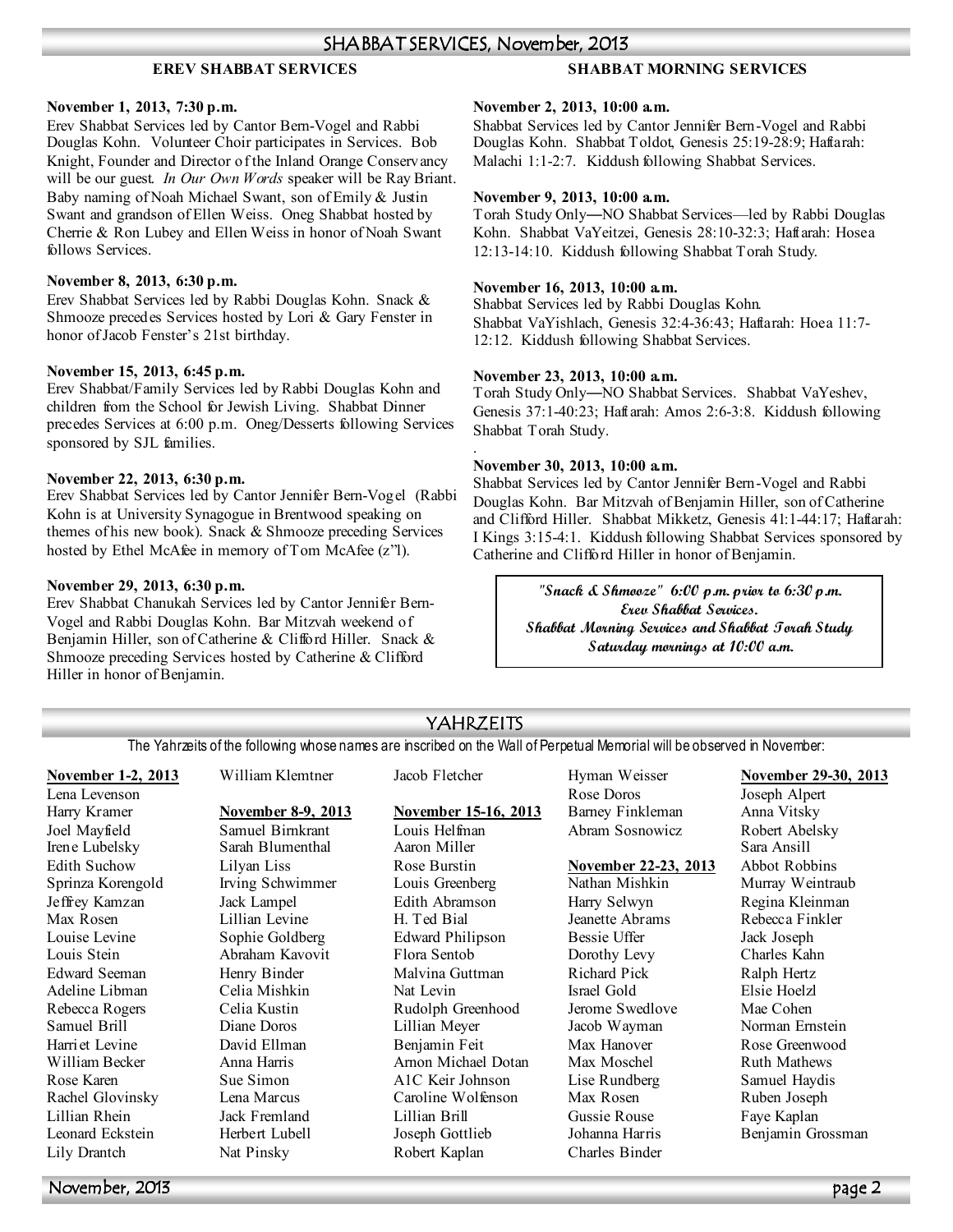

**Happy Chanukah** 

Yes, it is so very odd to be wishing you a Happy Chanukah before I have wished you a Happy Thanksgiving, but so be it this year.

We're all talking about the unusual confluence of the calendar, in which Chanukah comes " so early" this year. Actually, it comes on the same day *every* year—the 25th of Kislev. And, because our Jewish calendar is a lunar calendar, while the wider, secular calendar is a solar calendar, there are the rare years when Jewish festivals either come unusually late, or oddly early.

Dear Friends,

Besides the clumsiness of looking for Chanukah gifts in October, the real message of this oddity is the reminder that we Jews live in two universes. We have a foot entrenched in our Jewish rhythms, and we are governed by the dictates of the Western world. Ours is the task of either walking the tightrope, or choosing one or the other universe in which to primarily dwell. That is the message of the confluence of Chanukah and Thanksgiving this year.

Thus, as we plan menus which include sweet potato latkes, our dinner table conversations should ask, " How do we live as Jews in the wider world?" Then, sing *Maoz Tzur* and watch a football game.

*Rabbi Douglas Kohn* 



# Dear Friends:

November is special this year with overlapping of the Chanukah and Thanksgiving holidays which has become known as Thanksgivukkah." Supposedly, this is a first time occurrence so, rather than stress out about how Chanukah seems to have arrived far too early this year, I suggest we embrace

it and have some fun. Isn't that what life's all about, anyway? (See the 10/14/13 article, "Celebrating Thankgivukkah, a Oncein-a-Lifetime Holiday" in reformjudaism.org for more information). The article suggests that one might purchase a turkeyshaped menorah but I'm not certain that I can go quite that far but it does give me some " food for thought." And on that topic, please remember to mail us your donation for "Turkeys For The Hungry." Your donation helps provide turkeys to Cornerstone Compassion Center for distribution to needy families.

Please note that after a month *filled* with exciting events, fundraisers, learning, and religious observances, the Temple Office will be closed in observance of Thanksgiving on Thursday and Friday, November 28 and 29. Shabbat Services will be held as usual at 6:30 p.m. on Friday, November 29<sup>th</sup> with a our Bar Mitzvah boy, Ben Hiller, leading the Kiddush. Please join Ben and his parents, Cathy and Cliff Hiller, on this Chanukah and Bar Mitzvah filled weekend!

# **Remembering Kristallnacht With Music**

The night of November  $9<sup>th</sup>$  this year marks the 75th anniversary of *Kristallnacht* or 'the Night of Broken Glass' when in Nazi Germany, synagogues, shops and homes were ransacked, plundered and burned in 1938. My mother was 15 at the time. Many of you know her story: She was



practicing the organ in the beautiful synagogue in her hometown of Bielefeld, Germany that night until dusk started to set in and it was time for her to go home. She locked the door with the key entrusted to her. The next morning, everything was in flames. Nothing of the synagogue remained – except the key which my mother still has in her possession. Last month, on October 29th I was privileged to be able to attend a commemoration in my mother's hometown of Bielefeld, Germany with my cousins and mother's sister from London; a dedication of plaques or *Stolpersteine* ['stumbling stones'] which were laid in front of the house built by my great grandfather around 1860.

On November  $12<sup>th</sup>$  I will be the featured artist at a *Kristallnacht* Commemoration ceremony at Loyola Marymount University in Santa Monica. The program begins at 7pm and I will be accompanied by pianist, Tova Morcos. The concert, which is partially sponsored by the 39-ers Club of Los Angeles, is free and open to the public. If anyone happens to be in the area, I'd love to see some of you there!

# *Cantor Jennifer Bern- Cantor Jennifer Bern-Vogel*

# *From our Temple President*

We are fast approaching the date for the November 16 Autumn Gourmet Spectacular. This exiting fundraiser will be hosted by Martha Green who has not only been honored by our temple for her support and fund-raising skills but who is also a local celebrity and businessperson. She will be joined by our own



temple member, David Cohen. David was honored this past year with CEE's President's Award for his many years of work on our Food and Wine galas. David also writes for Inland Empire Magazine and hosts a local television show that reviews restaurants. Martha and David will act as auctioneers for a live auction that includes resort vacations, a San Diego NFL weekend, and gourmet meals for you and your friends hosted by local chefs and temple members known for their culinary skills. In addition, there will be delicious food and wine tasting! Please join us.

I have now completed 2/3 of my presidential term at CEE. I would like to take a moment to thank our staff for the work it does every day for our Congregation. As a small congregation, our staff resources are limited so they shoulder a heavy workload. Please take a moment to thank them for all the work they do on your behalf. I also wish to express my thanks to our Executive Committee and Board of Directors. They put in many hours each month to attend meetings, conduct the business of the Temple, and participate on committees. I could not do my job without their support, counsel, and leadership.

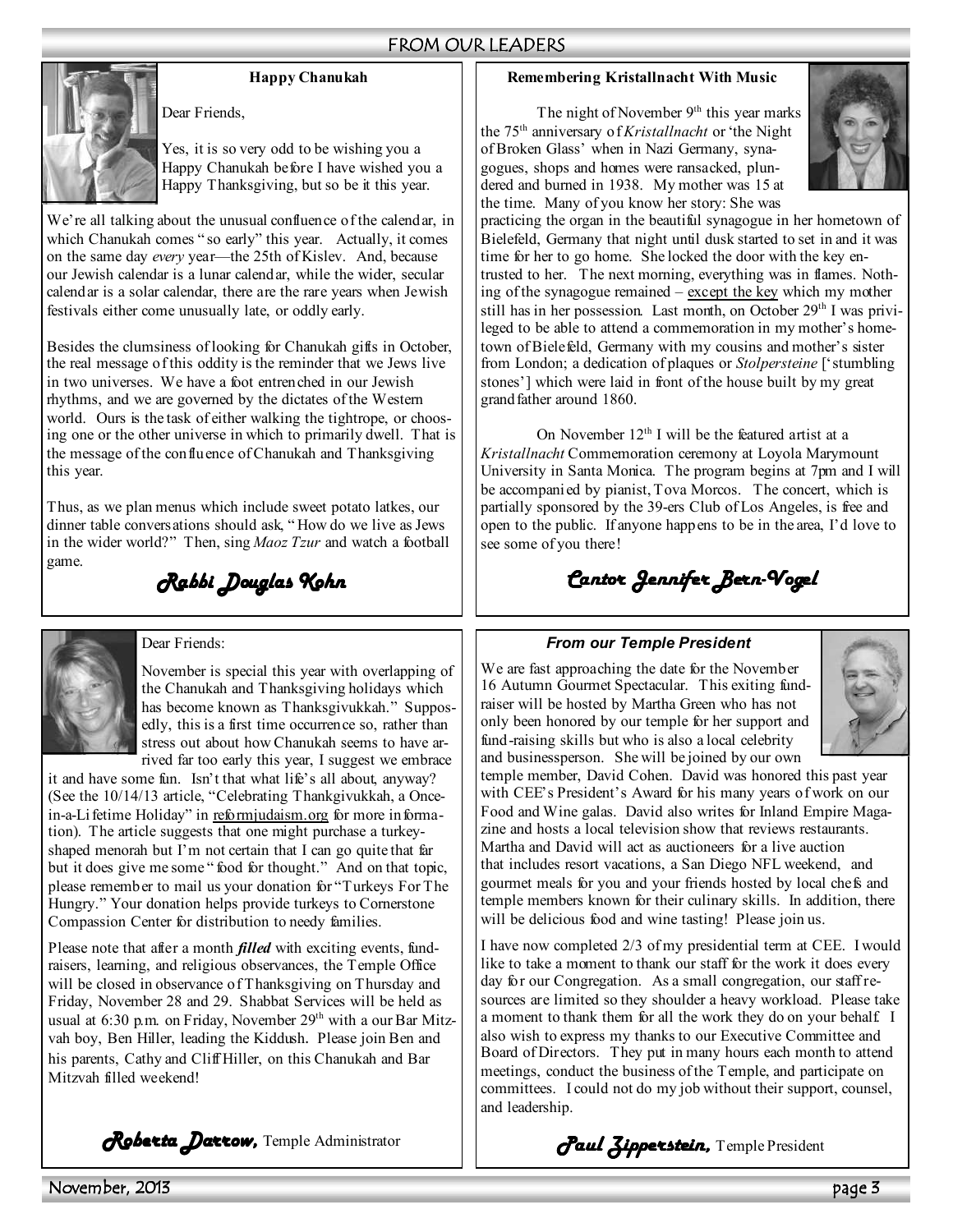# TEMPLE NEWS



**Turkeys For The Hungry** 

*For y ears, v ia our partnership with the Cornerstone Food Pantry , our members hav e thoughtfully prov ided turkey s for hundreds of needy families who otherwise would not celebrate Thanksgiving. To help this effort again this y ear, kindly send y our donation of any amount, payable to "Congregation Emanu El," and marked "Turkeys," to the Temple Office.*

# *In Memoriam*

*The Congregation notes with sorrow the recent deaths of ….* 

**Rena Uffer**  Predeceased by husband, Herb Mother of sons, Mark and **Robin** Mother-in-law of Carol and **Karen** Grandmother of Amanda, Kimberly, Daniel and Sarah, and five great grandchildren

*Mazal Tov! The Congregation extends a Mazal Tov to …* 

**Jeanette and David Swedlove Caroldyne Swedlove**  on the Bar Mitzvah of their son and grandson, Elijah Swedlove

#### **Rita Cohn & Rabbi Hillel Cohn Sam Jarson**

on the Bat Mitzvah of their granddaughter and great granddaughter, Leah Tamar Cohn, daughter of Rochelle and Marc Cohn

**Ellen Weiss**  Esther Weiss on the birth of their grandson and great grandson, Noah Michael Swant Born to parents, Emily & Justin Swant, sister to Zoe Ann Swant



*Welcome! The Congregation welcomes the following new members to our Congregational Community* 



**Morasha & James Stuckey Sharon & Justin Bauer and sons, Samuel & James** 

*May your affiliation with Congregation Emanu El be fulfilling and meaningful*

**On November 2, 2013, congregant Larry Mink will be walking in the in the San Bernardino/Riverside counties walk to support NAMI, National Alliance for Mental Illness. You can support Larry by making a secure online donation using your credit card at:** 

**http://namiwalks.nami.org/ LarryMink For more information please visit the NAMI homepage at at.nami.org**





**Support Congregation Emanu El School For Jewish Living** 

Sunday, November 24 Noon - 3:00

Citrus Plaza Barnes & Noble 27460 Lugonia Avenue, Redlands

See Bulletin flier for more information



*Annual Interfaith Thanksgiving San Bernardino Clergy Association* 



*Tuesday, November 26 7:00 p.m.* 

*Lutheran Church of Our Sav ior 5050 N. Sierra Way, San Bernardino, Ca.* 

# **T.Y.G.E.R.**



(Temple Youth Group of Emanu El, Redlands) By Jessica Campbell

November is a very exciting month for TYGER; we have quite a few magnificent events planned! On Tuesday, November 26th we will be

meeting at the temple to make an entire Thanksgiving dinner which we will deliver to the homeless. On Saturday, November  $9<sup>th</sup>$ , we will be taking a trip to Los Angeles for Hanukkah shopping and to eat a delicious lunch at Canter's Deli! It will be a fun day out! The NFTY event Fall Kallah is being held at Camp Hess Kramer from November 22nd-24th. It is a great event which brings Southern California youth groups together for the weekend!! For more information on any of our upcoming events, please contact me! jcampbelltyger@emanuelsb.org

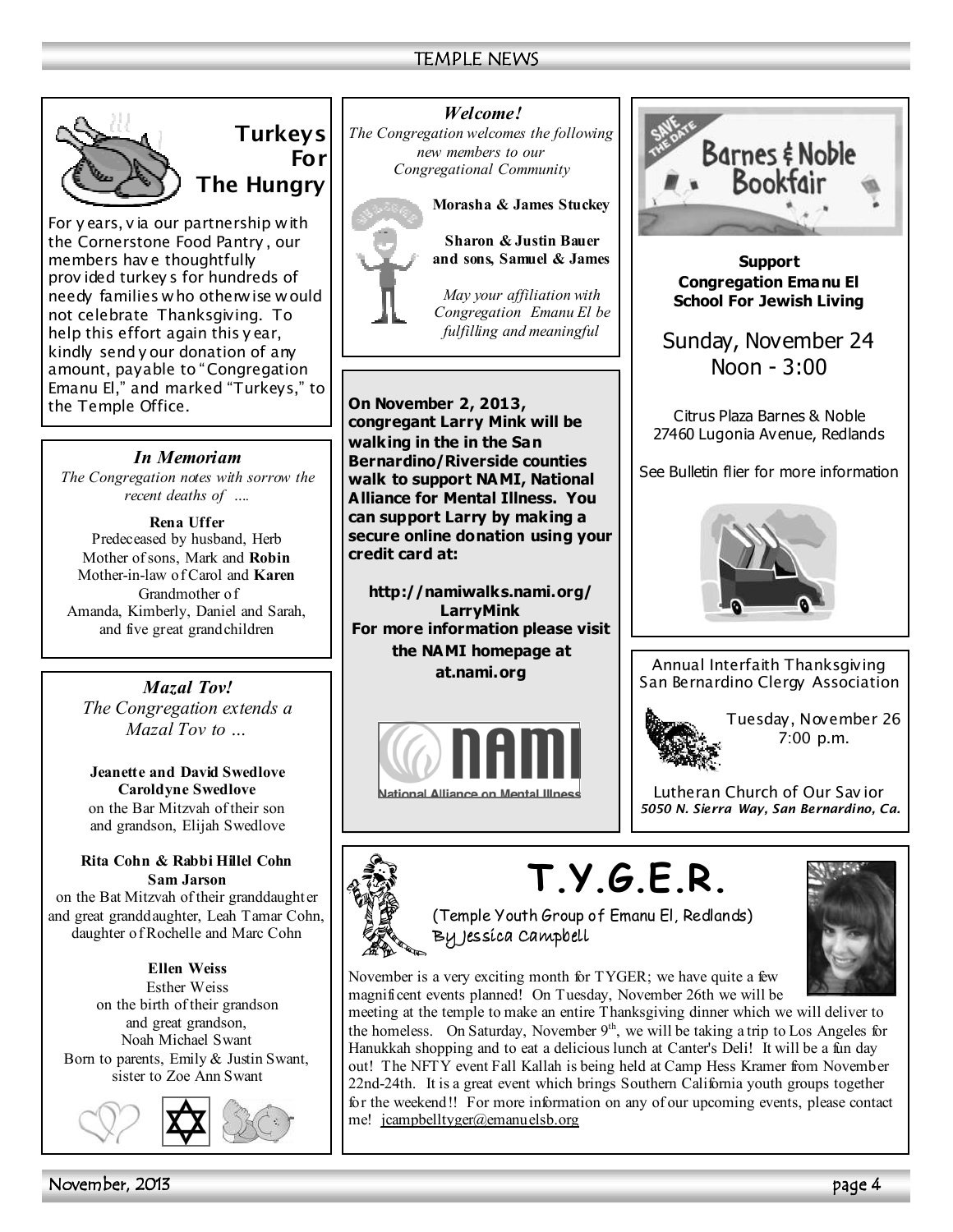# **School News**



On Friday, October

 $11^{th}$ , we held our second Family Shabbat Service for this year which was a huge success. I

was pleased to see a much larger crowd! Our Aleph through Gimmel students sounded terrific at the bema when they performed the Shabbat prayers. The potluck dinner was also a delicious treat. I would like to thank those families who volunteered and brought food to the event. I am sure that the turnout for our next **Family Shabbat Service,** scheduled for Friday, November 15, will be just **as impressive with a spectacular Israeli meal** prepared by our **pare**nt volunteers!

This month, we also have a special presentation from **Camp Mountain Chai on Sunday, November 17 at 11:30 a.m.** and the **Barnes and oble Bookfair** which will take place on **Sunday**, November 24, **from 12:00 noon to 3:00 PM** at the Barnes and Noble store at the Citrus Plaza in Redlands. This is one of our biggest fundraisers of the year, so we are eagerly anticipating strong attendance. Cupcake decorating, gift wrapping, and activities are available for you and your children to enjoy. Make plans to buy gifts for your friends and loved ones at our book fair as Hanukkah is fast approaching (during Thanksgiving, no less!) I hope to see you all there!

*Greg Minton Greg Minton* 

SJL Administrator (909) 307-0400 ext. 105

Лиилиппининниния

# **Discussion Group Schedule**



**Banning Sun Lakes Discussion Group**  November 19, 7:30 p.m.

# *Come and Learn!! Come and Learn!!*

# *Knowledge and Study: Knowledge and Study:*  **On Wisdom in Maimonides'** *Code of Jewish Law Code of Jewish Law*

November 5 & 12, 2013, 7:00 p.m.



Arguably, the greatest of all Jewish minds was Rabbi Moses ben Maimon, known as Maimonides (1135-1204), who wrote several books, including his Code of Jewish Law, the Mishnah Torah, which gives instruction on nearly everything. Fascinatingly, what does he write about knowledge and study, his two special gifts? We will study and gain knowledge, from the master, Maimonides, himself! Taught by Rabbi Douglas Kohn.

*Introducing: In Our Own Words In Words* 

> *A New Feature of Shabbat Services*

*Commencing this November, a new feature is being added to some Friday night Erev Shabbat Services. At select Services—check page 2 of the Bulletin every month for the Service Schedule—one Congregant will be invited to present his or her ideas on the meaning of Jewish community, or what he or she envisions community to be. This will be a rich opportunity for Congregation Emanu El to learn from and get to know one another. This project has been developed with our Membership Committee.* 



# *November 1 1 In Our Own Words* speaker: *Ray Briant Ray Briant*

*Mark your calendars, and look forward to stimulating thoughts by your own Congregational members.* 

# Benjamin Hiller November 30, 2013

My name is Benjamin Joseph Hiller. I am 13 years old and I am in the 8th grade International Baccalaureate Program at

Cesar Chavez Middle School in San Bernardino. My favorite subjects are History, Science, Math and Music. I spend my free time reading history books or watching the History Channel. I have played classical violin for the past five years and am learning guitar too. I have played on many sports clubs including baseball, wrestling and swimming. I took Junior Life Guard classes three years in a row to prepare for my certificate. I hope to enter 9th grade at Middle College High School next year and complete my associate's degree at the same time as my high school diploma. Someday, I would love to study history at U.C.L.A. My parents reward my good grades by traveling and taking me to rock concerts so I am always waiting for the next neat destination. I practiced hard to learn Genesis 41: 33-38 and my Haftarah for my BIG

day so I hope you will all bring your family and friends to my Bar Mitzvah.



Temple Board of Directors Meeting

# **ovember 21, 2013, 7:00 p.m.**



All Temple members are invited to attend and participate in the discussions regarding managing our Temple.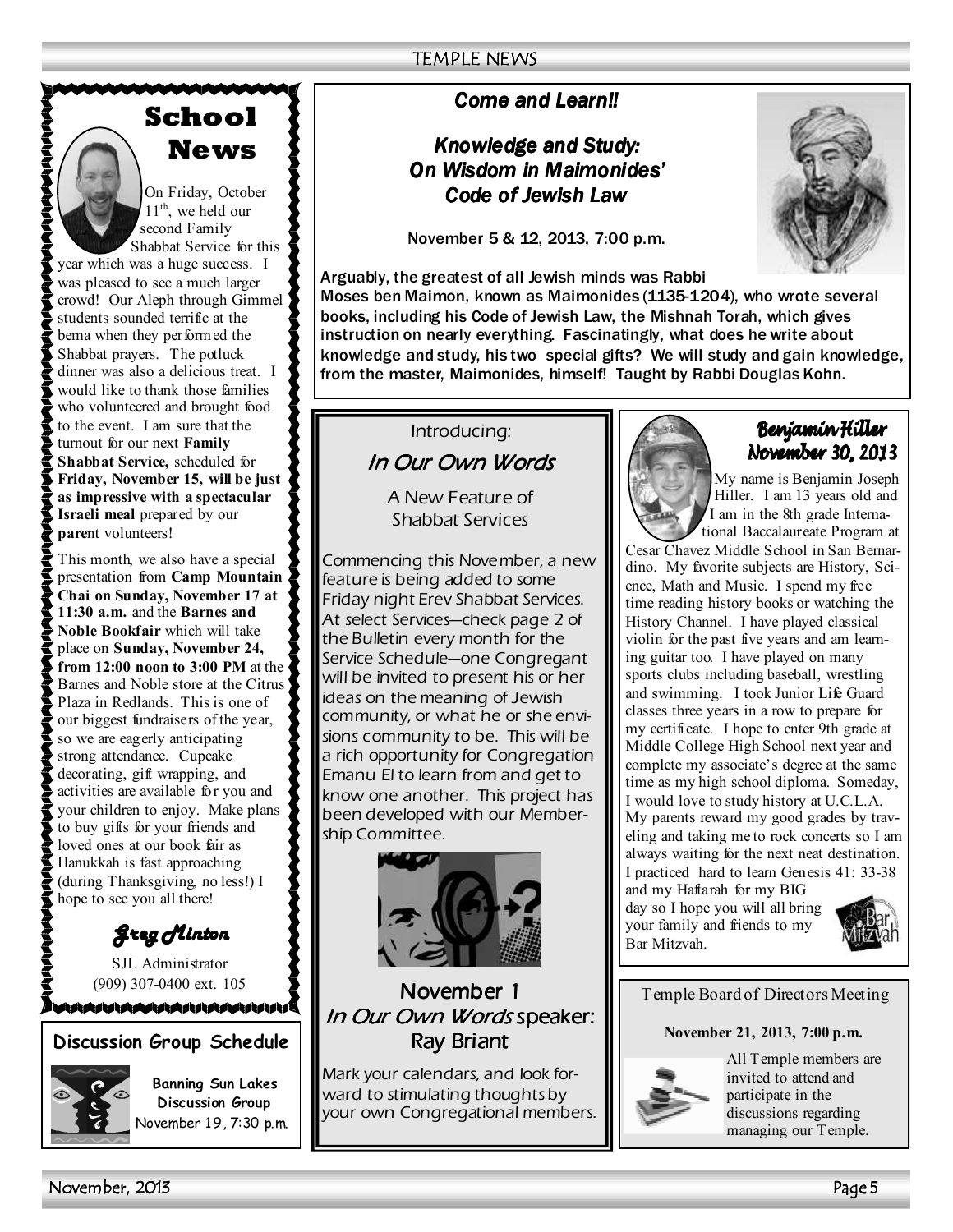# SISTERHOOD and more ...

# *The Wonderful World of Sisterhood!*

Happy Fall everyone. Wow, we barely get through the High Holy Days and Chanukkah is upon us. Yes that's right; it's just around the corner. This year, for American Jews, Chanukkah and Thanksgiving collide. I don't know about you, but we are going to showcase this "Once in a Lifetime Event" by omitting the traditional Thanksgiving mashed potatoes in favor of latkes. From what I have read, this anomaly has never happened before and will never happen again. I can just see my "Thanksgivukkah" table now!

November is full of fabulous activities that Sisterhood has planned for you. We have the Monica Piper comedian show early in the month, followed by Maj Madness on November 12. Then, our book club mee ts at my home on Thursday, November 14 at 6:30 p.m. to discuss, "I am Malala: The Girl Who Stood Up for Education and Was Shot by the Taliban" by Malala Yousafzai. Book club is open to all ladies interested in lively discussion and good food. Please contact me for more information. On Novembe r 17 we have our second Bagel schmooze and a Chanukkah Gift Shop and Sidewalk Sale. Come for the food, friendship and to shop for your Chanukkah items and gifts. Finally, on December 1st we are having our Chanukkah Dinner. The SJL kids will make the dinner decorations and share a few songs with us as well. Look for details in this Bulletin. What a great way to

round out the Thanksgiving weekend than a wonderful, traditional Chanukkah dinner with family and friends. I hope to see you all at the many activities we have planned. Sisterhood takes great pride in our effort and ability to crea te and share a sense of family and home for everyone in our community.



SEE BULLETIN FLiERS FOR MORE SISTERHOOD EVENTS:

Saturday, November 9, 7:00 pm Monica Piper, comedian

Tuesday, November 12, 7 pm Mah Jong Madness

Thursday, November 14,6:30 pm Book Club at Stacy Knox's

**Cantor Jennifer Bern-Vogel and Tova Morcos** 

Song, Commentary and Prose in Yiddish and English

Annual Kristallnacht Commemoration Loyola Marymount University Roski Dining Hall

Tuesday, November 12 at 7:00 p.m.

Free, but RSVP is required by Nov. 6 Call: (310) 338-1917

# EVERYONE is Invited to Attend Family Shabbat Services!!



◊ A school-wide *and* community-wide Shabbat casual catered dinner precedes Services at 6:00. See Flier!!!

Fun, musical, engaging services will start at 6:45, and conclude with a festive dessert/Oneg Shabbat at 7:30.

Erev Shabbat, Friday, November 15

6:00 Shabbat Dinner 6:45 Shabbat Service

*Chanukah at Congregation Emanu El* 

**~ Erev Shabbat Chanukah Services Friday, Nov. 29 at 6:30 p.m.** 

**Sisterhood Gift Shop Sidewalk Sale & Bagel Shmooze Sunday, Nov. 17 at 9:00 a.m.** 

**Sisterhood Chanukah Dinner Sunday, Dec. 1 at 5:00 p.m. With the lively music of Shir Simchah! SEE FLIER!**

**Bring your Chanukiah and 6 candles** 

**Please RSVP to the Temple Office: 909-307-0400 cee@emanuelsb.org** 





WOMEN OF<br>REFORM IUDAISM

**YEARS STRONG** Inspired by the past.<br>Committed to the future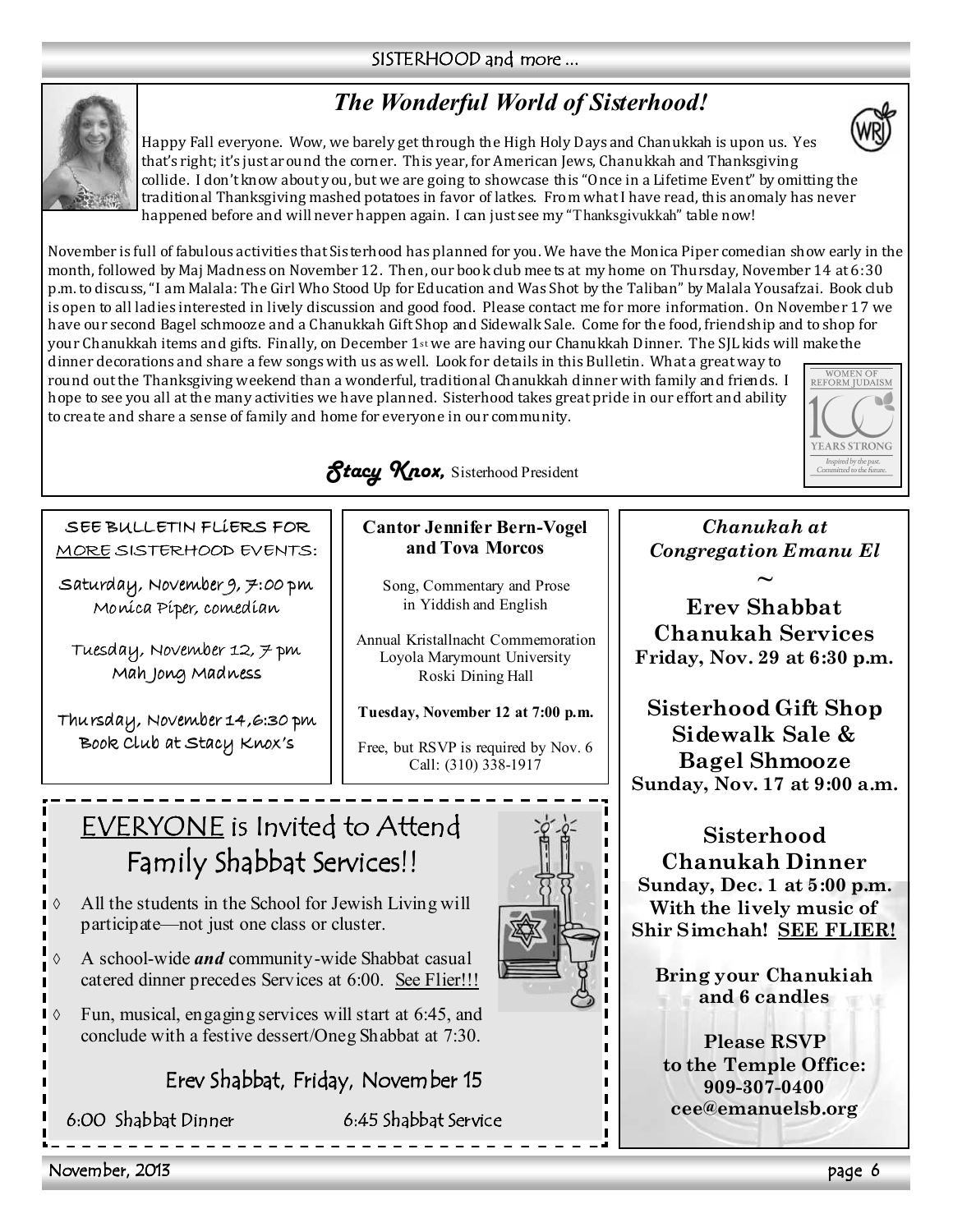### **HOME OF ETERITY CEMETERY FUND**

*In observance of the Yahrzeit of…*  **Rose Miller** by Judy and Morry Miller *In honor of…* 

**80th Birthday of Joel Kayne** by Helene and Mark Jacobson

# **TEMPLE FUND**

*In observance of the Yahrzeits of…*  **Shirley Norian** by Celia and Sandy Norian Norma Maskin by Lynn and Dr. Michael Maskin

**1 st Lt. David Bernstein** by Vickie and Steven Becker

**Jacob Sentob** by Carl Mitchell **Michael G. Weiss** by Esther T. Weiss **Jack Kaplan** by Evelyn Kaplan

**Howard Israel** by Sharry Israel

**Edward Schnitzer** by Evelyn Schnitzer **Bernice Feldman** by Diane and Dr. Donald Feldman

**George Wixen** by Francine Wixen **Penni Clark** by Shauna and Walter Van Horn

**Yetta Abrams** by Bettie and Richard Abrams

**Norbert Low** by Barbara Paleg **Rebecca Rogers** by Gloria Cutler **Marie Fulton Miller** by Michelle Anctil **Helen Mishook** by Anita and Stanley Mishook

**Max Rosen** by Zeeda Nierman **William Becker** by Linda and Pete Rhein **Lillian Rhein** by Linda and Pete Rhein *In memory of…* 

**Adam Smith** by Shelley and Joseph Bodnar **ancy Kushner** by Shelley and Joseph Bodnar

**Leni McCraw** by Shelley and Joseph Bodnar

*For the recovery of…* 

**Phyllis Sweet** by Shelley and Joseph Bodnar *In honor of…* 

**Birth of Noah Michael Swant** by Sheri Maltzman

**Wedding anniversary of Heidi Nimmo and Jeffrey Spears** by Margy and Orville **Spears** 

**Birth of Henry David Tavakoli** by Leslie and Dr. William Soltz

# **SISTERHOOD PULPIT FLOWER FUD**

*In observance of the Yahrzeits of…* **Bernice Feldman** by Diane and Dr. Donald Feldman

**Rae Myers** by Roberta and Dr. Philip Gold

**Terrlyn Holder** by Debra, Phil, Erin and Drew Holder **Michael G. Weiss** by Ellen Weiss

**Jack Kaplan** by Evelyn Kaplan

**Lenore Harris** by Leslie and Dr. William Soltz

**Isidore Runberg** by Monique and Dr. William Coleman

**Maxine and Ralph Davidson** by Cherilyn and Dr. Lud Cibelli

**Leona Soltz** by Leslie and Dr. William Soltz

# **RABBI'S DISCRETIONARY FUND**

*In observance of the Yahrzeit of…*  **Anna Fisher** by Marsha and George Hanover

*In appreciation of …*  **Rabbi Kohn** by Banning Discussion Group, Georgianne Oman

#### **CAPITAL CAMPAIGN FUND** *In memory of…*

**Marvin Kord** by Lori and Gary Fenster **Rena Uffer** by Lori and Gary Fenster *In gratitude and appreciation of…*  **Jeanne and Jeffrey Raynes for their friendship** by Margie Orland, Pat, Roy and Conor Kristensen



Wall of Perpetual

Memorial

# Pre-Need Arrangements

Contact Roberta in the Temple Office to make pre-need arrangements for the Wall of Perpetual Memorial. When a name is placed on the Wall of Perpetual Memorial it is included in each year's Book of Memory, is read aloud each year on the Shabbat closest to the Yahrzeit, and family members are notified of the impending Yahrzeit.

# Now Accepting Donations

**Cantor Jennifer Bern-Vogel Discretionary Fund: Make checks payable to Congregation Emanu El.** 

**Bernice Berenbaum Kitchen Fund: Make checks payable to Sisterhood of Congregation Emanu El. Funds will be used to purchase items for the kitchen in the new "Big Ford" building.**

# **Donations to the Congregation are Welcome Any Time**



Honoring or remembering someone at the time of a life<br>cycle event or Simcha is a cycle event or Simcha is a long standing Jewish tradition.

The temple office staff promptly sends an acknowledgement card to the recipient of your donation.

To make a donation, download the Donation Form found on the temple website and send it with your check to the temple office. If you don't have a form, send us a note which includes your name and the person or persons whom you are remembering or honoring as well as the fund you wish to have credited with your donation. You can also make donations by emailing or telephoning the temple office, or by filling out a form in person at the temple office. We'll be happy to assist you!



CALL NICOLE IN THE TEMPLE OFFICE TO CHECK AVAILABLE INVENTORY:

STATER BROS KRIKORIAN TARGET GAS CARDS STARBUCKS BED, BATH & BEYOND BARNES & NOBLE AND MORE!!!!